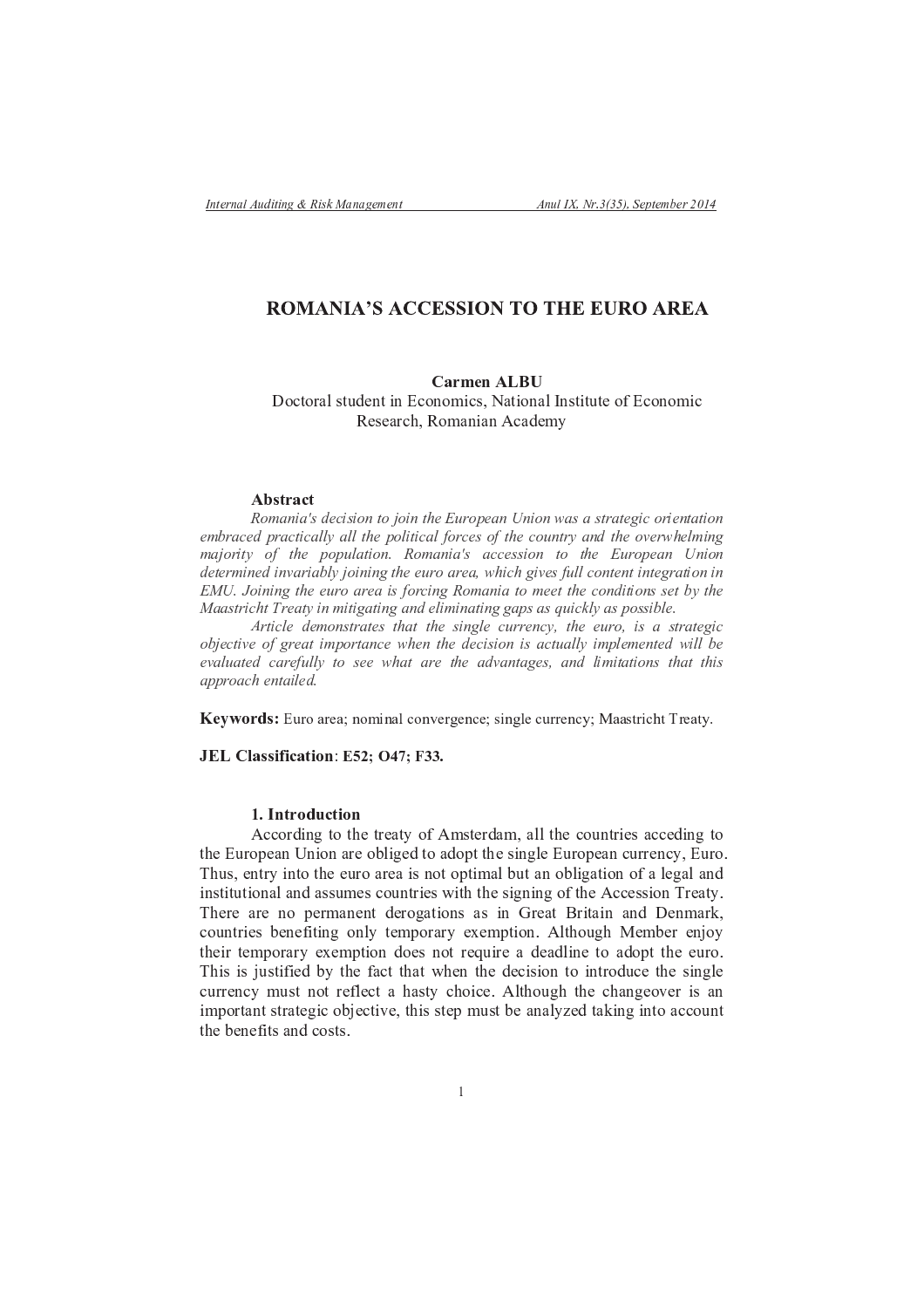Romania joined the European Union on January 1, 2007, assuming the obligation to adopt sooner or later the euro. In order to enter the euro zone, Romania must fulfill, like other states, nominal convergence criteria set by the Maastricht Treaty, a number of conditions relating to real convergence. Achieving nominal criteria does not guarantee that Romania will benefit from the integration of real convergence is the substance of a successful integration.

With the EU accession, countries wanted to enter as soon as possible in euro area. The conditions for adopting the single currency were established by the Maastricht Treaty. Nominal convergence involves following criteria established by the Treaty of Maastricht price stability, long-term interest rate, exchange rate stability, sustainable fiscal policy etc.

## 2. Analysis of nominal convergence criteria

Analysis of the average rate of inflation over a period of one year shall not exceed by more than 1.5 percentage points the average rates recorded in the three best performing EU members that fall below the ratio of 2.8%. Romania succeeded after 24 years of capitalism to enter the West in terms of inflation. GDP/capita is 22% out of France or Germany. Good agricultural production and reducing VAT on bakery products led inflation to 1.55% in December 2013, the minimum of the last 24 years, inflation falling to the lower limit of the central bank's target range for the past year 1.5 to 3.5%. The central bank has achieved its inflation target in 2006 and 2011 is the first time that Romania's annual inflation below 2%, which is common in Western countries limit to dreaming during hyperinflation and rampant inflation during 1990 - 2000 on the other hand, GDP/capita in Romania is only 7,000 Euros compared to 32,000 Euros in the euro area, so four times lower, and wages are 7-10 times lower than in France, Germany and the Netherlands.

In the absence of reducing VAT on bakery products and exceptional agricultural year 2013 annual inflation rate would be somewhere in the range of 3 to 3.5%, so the upper limit of the central bank target. Moreover, annual growth in non-food prices was 3.6% and services 3.4%, while food prices fell by 1.8%.

With an inflation rate of about 1.6% in 2013, the lower limit of the target NBR, Romania completes the picture of a very low inflation in Central and Eastern Europe.

For 2014 analysts have predicted that inflation continued to hover in the early month around minimum threshold of 1.5%, but then increase to 3- $4\%$ .

The downward trend of inflation in early 2014 and still weak consumer demand could encourage the central bank to continue easing cycle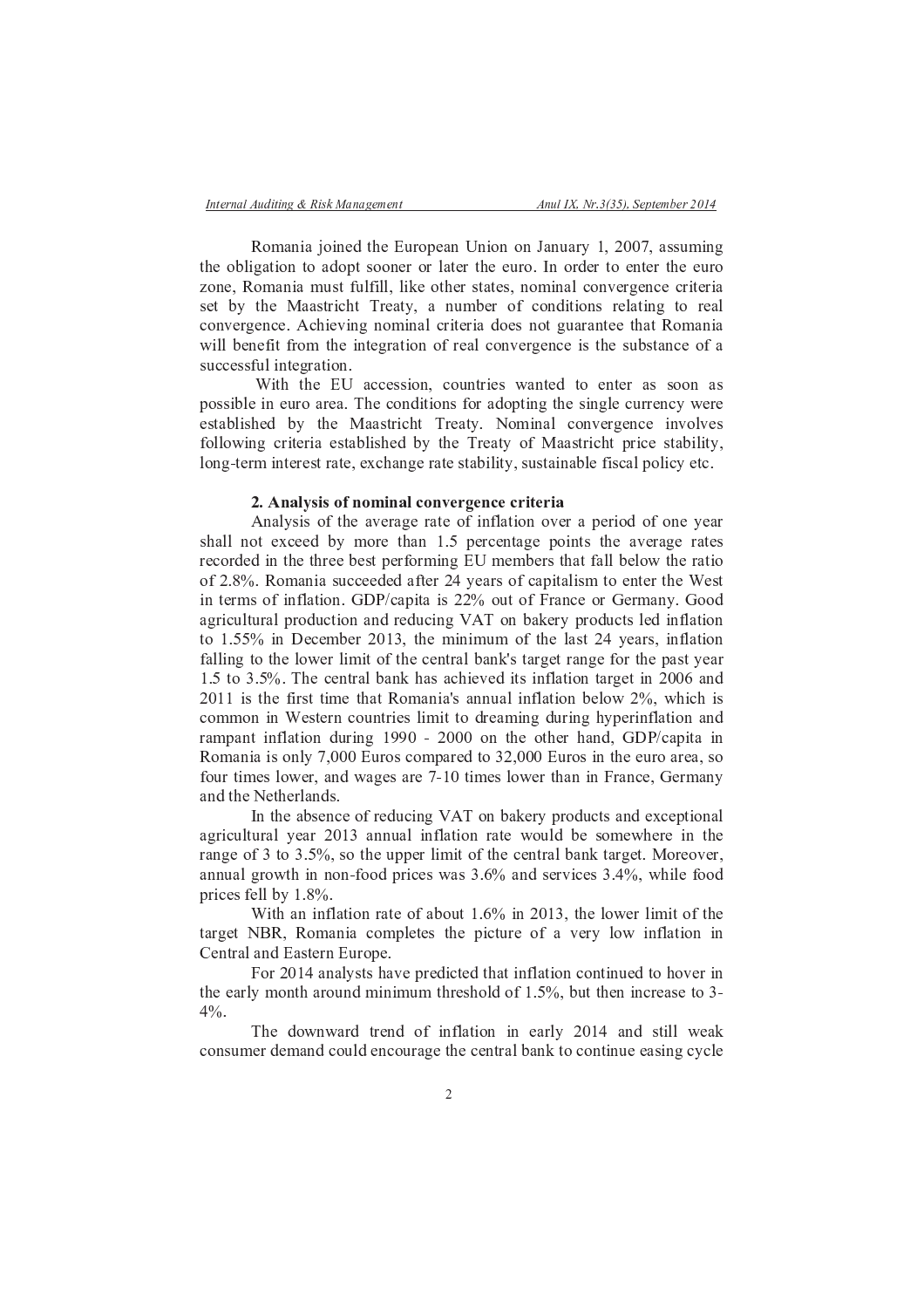by reducing key interest rates and the gradual decrease reserve requirements, measures that will lead to cuts in interest rates credit and credit recovery. with a favorable impact on the economy. Moreover, the central bank started the year with a reduction in key interest rate from 4% to 3.75%, as accompanied by the decrease of the USD reserve ratios from 15% to 12% and currency  $20\%$  to 18 %.

Price developments since 2005, the first year of inflation targeting, consumer prices grow by  $6.56\%$  compared to the annual target of 7.5% in 2006; annual inflation fell spectacularly at 4.9%, below the target of 5%, and in 2007 went back as spectacular to  $4.84\%$ , above the target of  $4\%$ .

Neither in period 2008 - 2010 had the annual inflation failed to reach the central bank's target range. Fight with prices became much tougher on the international financial crisis, the higher prices of oil and other materials (see Figure. 1).



Figure 1. Inflation rate

Source: http://www.insse.ro/cms/ro/content/ipc-serii-de-date - Author's processing

In the crisis, commitment to inflation targeting came into conflict with the possibility that the central bank to help counter recession. In addition to the inflation target, the central bank had settled sometimes conflicting objectives related including exchange rate policy and regulations in lending - that had the control and rein in lending.

Year 2011 ended with inflation at 5.79%, the target, while in 2012 Romania reached an inflation rate of 3.33% outside the target band in low agricultural production, a higher energy, gas and oil, and because of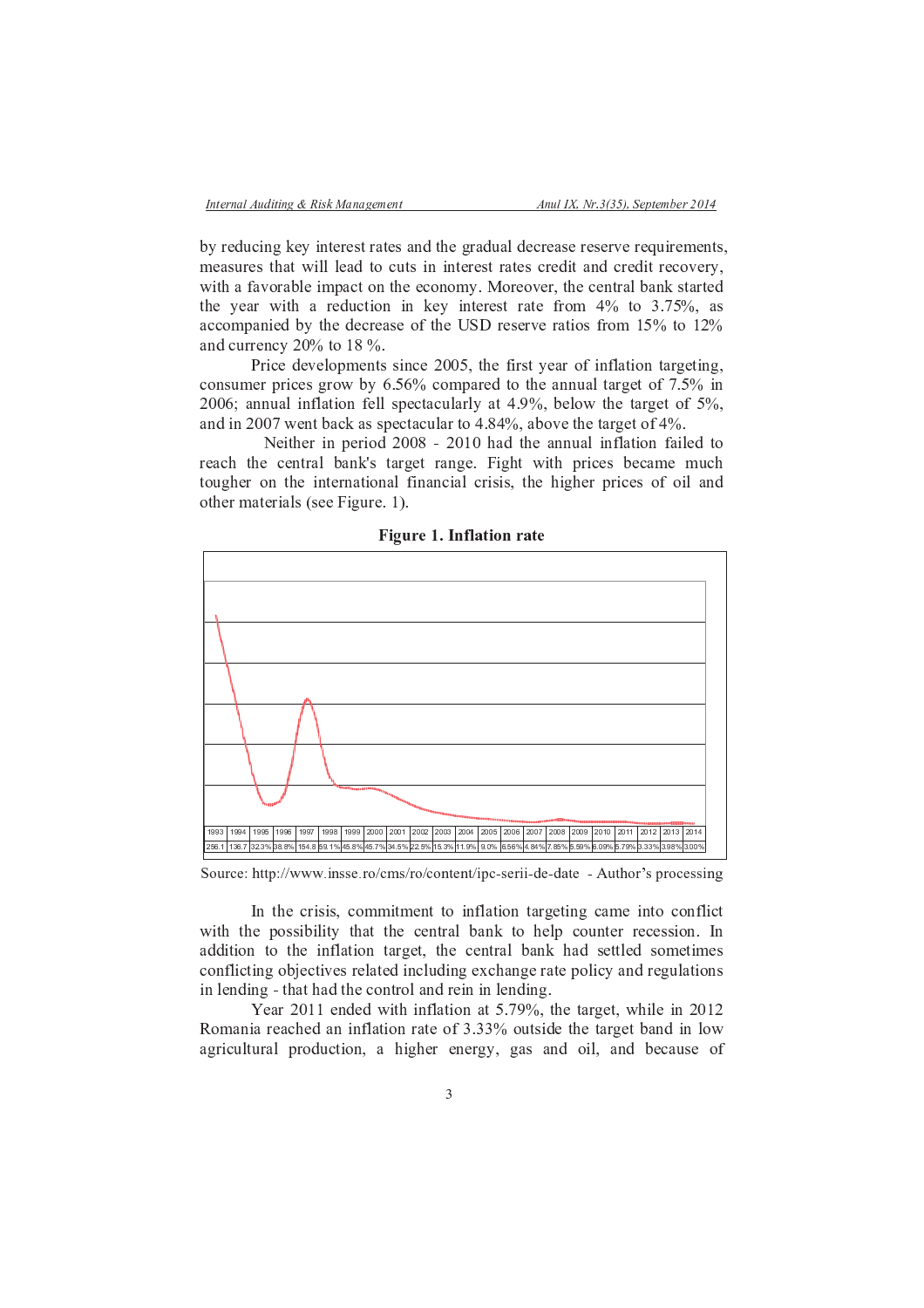currency depreciation. Weak demand in the economy could not offset a series of price increases.

Inflation fell sharply in the autumn months, less than 2%, after the first two quarters of 2013 has fluctuated between 5-6%. The downward trend of inflation encouraged monetary policy easing by reducing key interest. Central bank cut the key interest rate in the second half of last year by 1.25 percentage points, bringing it to a historical low of 4%, in the hope that banks will reduce interest rates on loans in lei making the cost of borrowing in the currency comparable national euro credit.

Disinflation was influenced particularly by good crop year and reduces VAT on bread since September, from 24% to 9%. In the case of bread, the transmission has been significantly reduced by about 95%. In September, the annual inflation rate slowed significantly to 1.88% compared to 3.67% in August. In November, consumer prices stagnated from the previous month, due to cheaper food, so that the annual inflation rate stood at  $1.83\%$ 

In December 2013 the inflation rate was 0.3% compared to November, so that from December 2012, consumer prices rose by 1.55%. Non-food products recorded an annual increase in prices of 3.6% and prices of services rose  $3.4\%$ , while food prices was a decline of  $1.81\%$ .

The central bank revised its inflation forecast for the end of 2014 from 3.1% to 3% (without taking into account the impact of higher taxes), anticipating a decline in the rate in the range in the early part of next year and then a comeback, especially base effect. NBR inflation target is 2.5%  $+/-$  one percentage point.

Price stability is a major concern for many countries, so it is not surprising conditioning of the Treaty on European Union, especially given the concerns of Germany in the field. An assessment of the state of compliance with this criterion in recent years in countries of Central and Eastern Europe shows that inflation is under control now, but is expected to contribute to European integration, at least in the beginning, to an increase in price (alignment to the European average) and therefore the indicators suffer an increase in the coming years. Among the first steps to be taken to achieve average inflation target set by the Treaty of Maastricht, include: maintaining a prudent wage policy in the public sector; improving revenue collection rate from the state budget, particularly VAT Reduce the budget, particularly interest costs; strengthening fiscal discipline; reduction in administered prices; maintain the exchange rate at a level consistent with the inflation target set in; reduction credits, especially in foreign currency granted governmental sectors and lowering interest rates.

Nominal convergence analysis takes into account the average nominal long-term interest in the last 12 months before the examination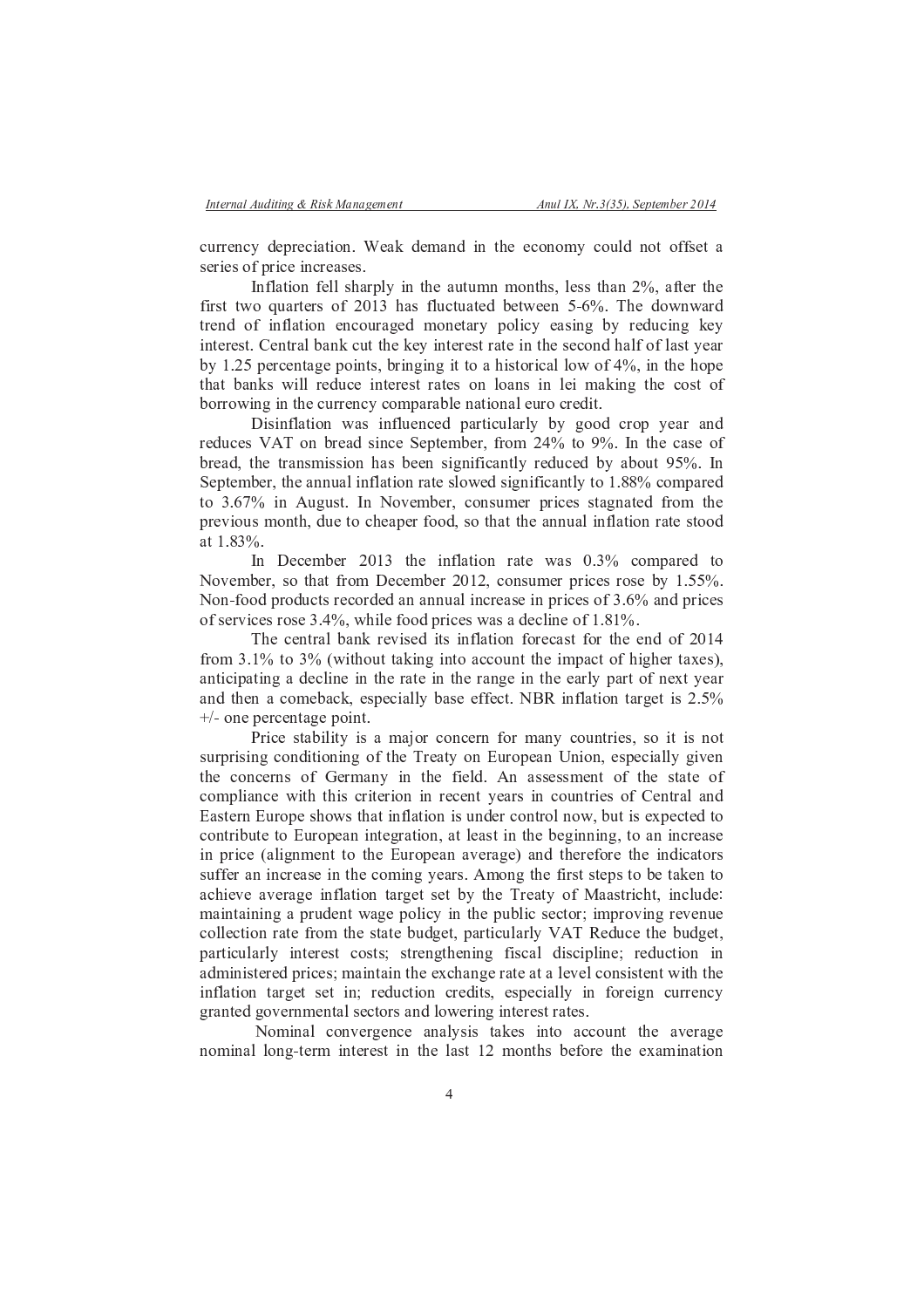must not exceed by more than 2 percentage points the average long-term interest rates in the three best performing EU Member States.

It is believed that long-term interest rate reflects the durability of convergence achieved. Considered rate is calculated as the average nominal interest rate on long-term government securities in the last 12 months. Government securities issued in Romania market have a maturity far and enjoy a high degree of liquidity, with no liquid secondary market where they can be traded.

Money market interest rates increased slightly during March to June 2010, manifesting a high degree of volatility, especially in the segment guaranteed. Spreads between interest segment unsecured guaranteed and were also characterized by volatility and remained at elevated levels compared to previously recorded turmoil in financial markets in August 2007 partly reflected developments tensions market participants' concerns about sovereign risk in some euro area countries, despite the persistence of broad liquidity conditions.

This criterion is directly related to the one shown above, the inflation, and without fulfilling the former is almost impossible for the second to be made. Because of inflation, nominal interest rates in Romania have remained extremely high, well above 10%. Control of inflation will reduce interest rates to the level required. Romania's entry into EMU could decisively influence the development of long-term interest rates, in order to ensure convergence at the level of Member States.

If the analysis refers to the exchange rate stability, we must note that the exchange rate of the national currency against the euro must be within the range of  $\pm 15\%$  without severe tensions for a period of two years before the examination.

At least at first, keeping the national currency in a fixed course against the euro, the  $\pm 15\%$  of parity should not be a problem. In Romania, in the period 2008 - 2009, appreciation / depreciation maximum daily exchange rate leu/euro average of two years was  $15.05\%$  / - 6.37%<sup>1</sup>.

In fact, the central bank's policy of slight appreciation of the leu against the euro and dollar (basically depreciated less than the annual inflation rate), emphasizing targeted disinflation, but on the other hand is the only way to increase purchasing power national currency, something of interest from the perspective of European integration and the approach, even in a small way, the level of income.

Exchange rate chart presents an increase in the exchange rate of the Romanian leu against the euro, reaching a maximum of  $1$  EUR = 4.3219 RON In January 2012 until 1 EUR =  $4.4654$  RON in June 2012, in the next

 $1$  www.mediafax.ro. accessed on 19.09.2014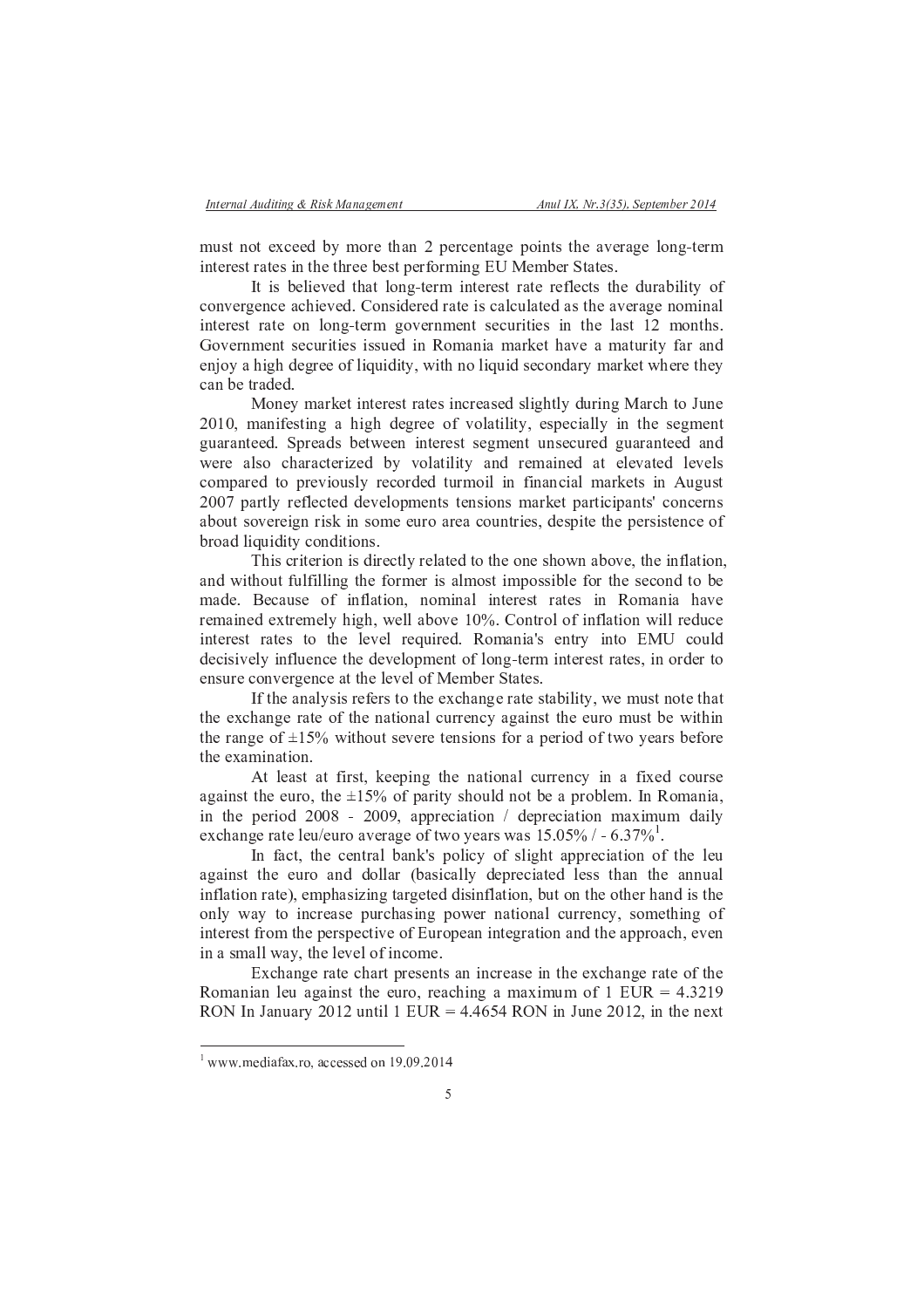period characterized by a slight appreciation of the RON / EUR is currently keeping around rate 1 EUR =  $4.4173$  RON (see Figure 2).



Figure 2. Exchange rate

Analysis of the budget deficit is a basic parameter of macroeconomic policy, being correlated with other indicators to ensure macroeconomic balance necessary to comply with the commitments assumed by Romania's EU accession process (see Figure 3).

# Figure 3. Budget deficit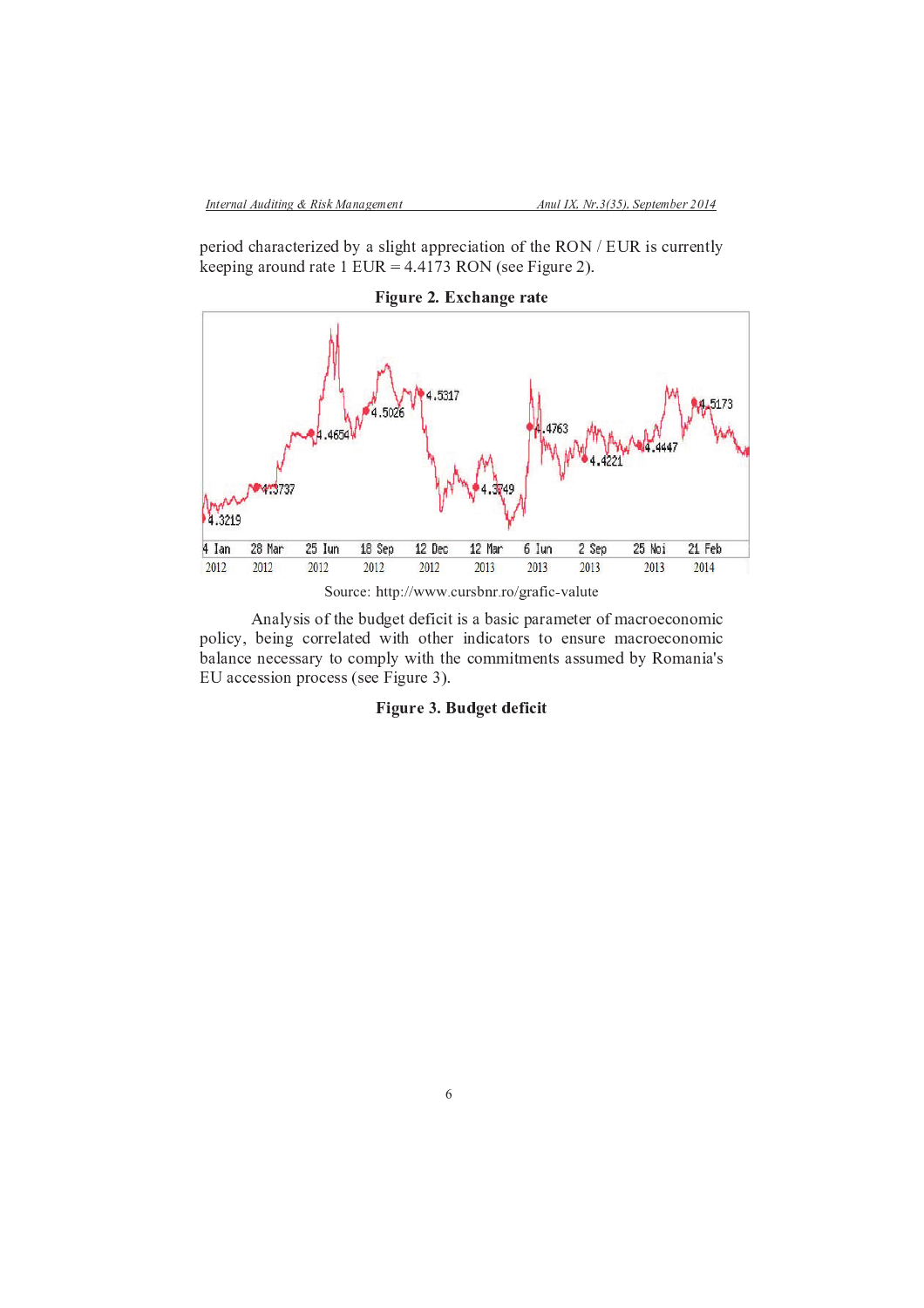

Source: Author processing

In March 2013, budget revenues increased by 8.3% and 14.1% spending, deficit increasing by 140% compared to March 2012 - from 0.7 billion to 1.7 billion.

In the first quarter of 2013, the deficit was 4.19 billion compared with 3.39 billion USD in 2012 deficit target for this year is 13.3 billion and in the first quarter reached  $31.5%$  of this target.

Given that investment fell 2 billion, and however, the deficit rose to 0.8 billion from last year, most likely in the middle of this year, the government will be forced to make a budget amendment by to cut back on expenses.

The main objective of public debt management is to maintain its level within sustainable limits and providing resources to finance budget deficits and resources to pay debt service at the lowest possible cost and  $acceptable risk levels<sup>1</sup>$ .

The budget for 2013 estimated a debt level of 225.7 billion lei (approx. 50.15 billion Euros), up from 207.3 billion Lei in 2012. These figures represent net debt of Romania and reflect steady increase in the level of this debt as a percentage of GDP in recent years (see Figure 4).

# Figure. 4. Percentage of public debt in GDP

 $1$  www.gov.ro, accessed on 19.09.2014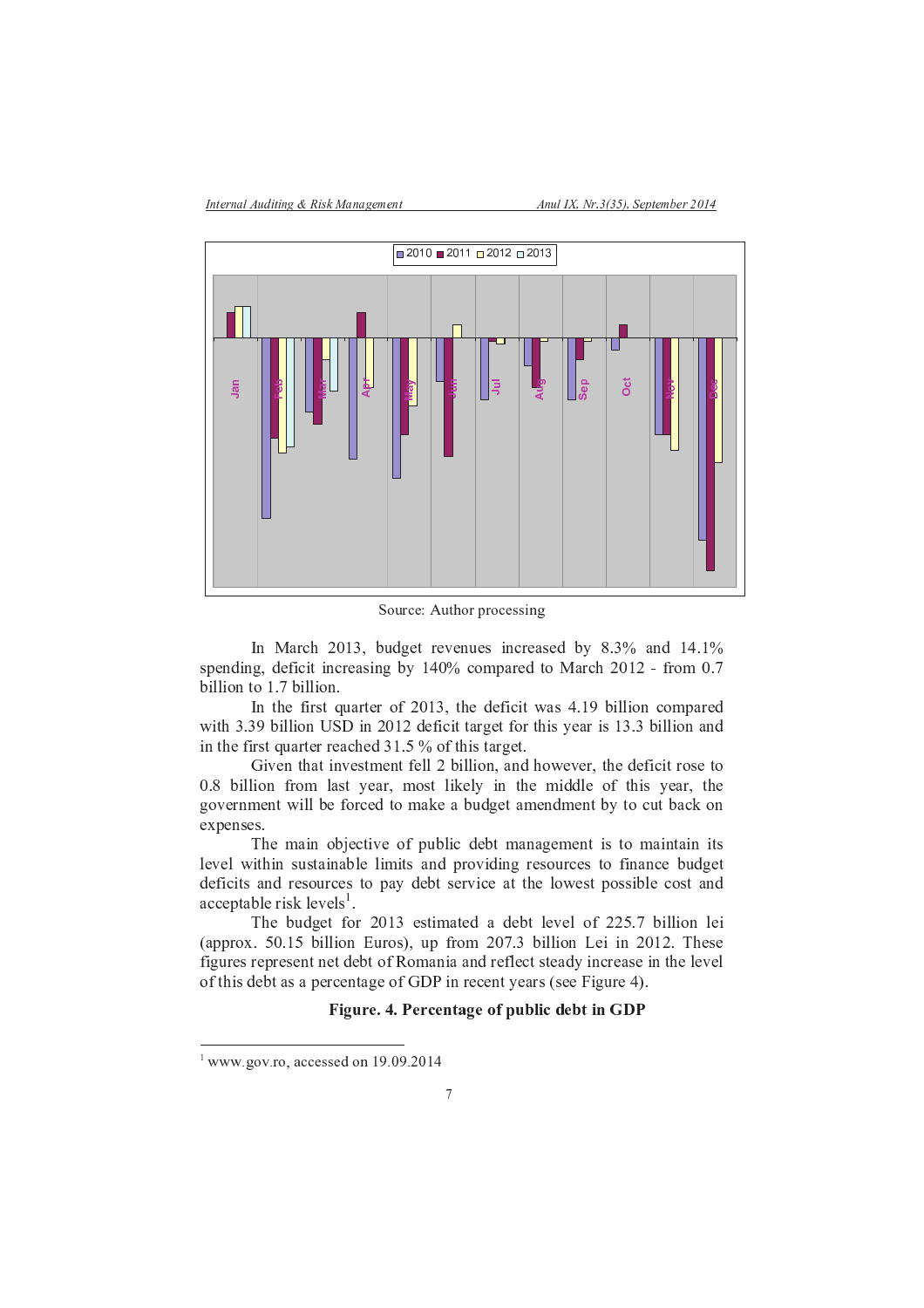

Source: Author processing

In terms of debt, we can say that Romania already meets the convergence criteria of sustainability financial position of the Government. Public debt will register in the coming years, growth controlled so that its level to maintain reasonable limits set by the Maastricht criteria, falling public debt ceiling, approved annually by law.

Synthesizing previous indicators presented can be achieved by building the following figures, known in the literature as the pentagon indicators and comparison of these indicators by many countries (in this case Poland and Hungary) (see Figure 5).





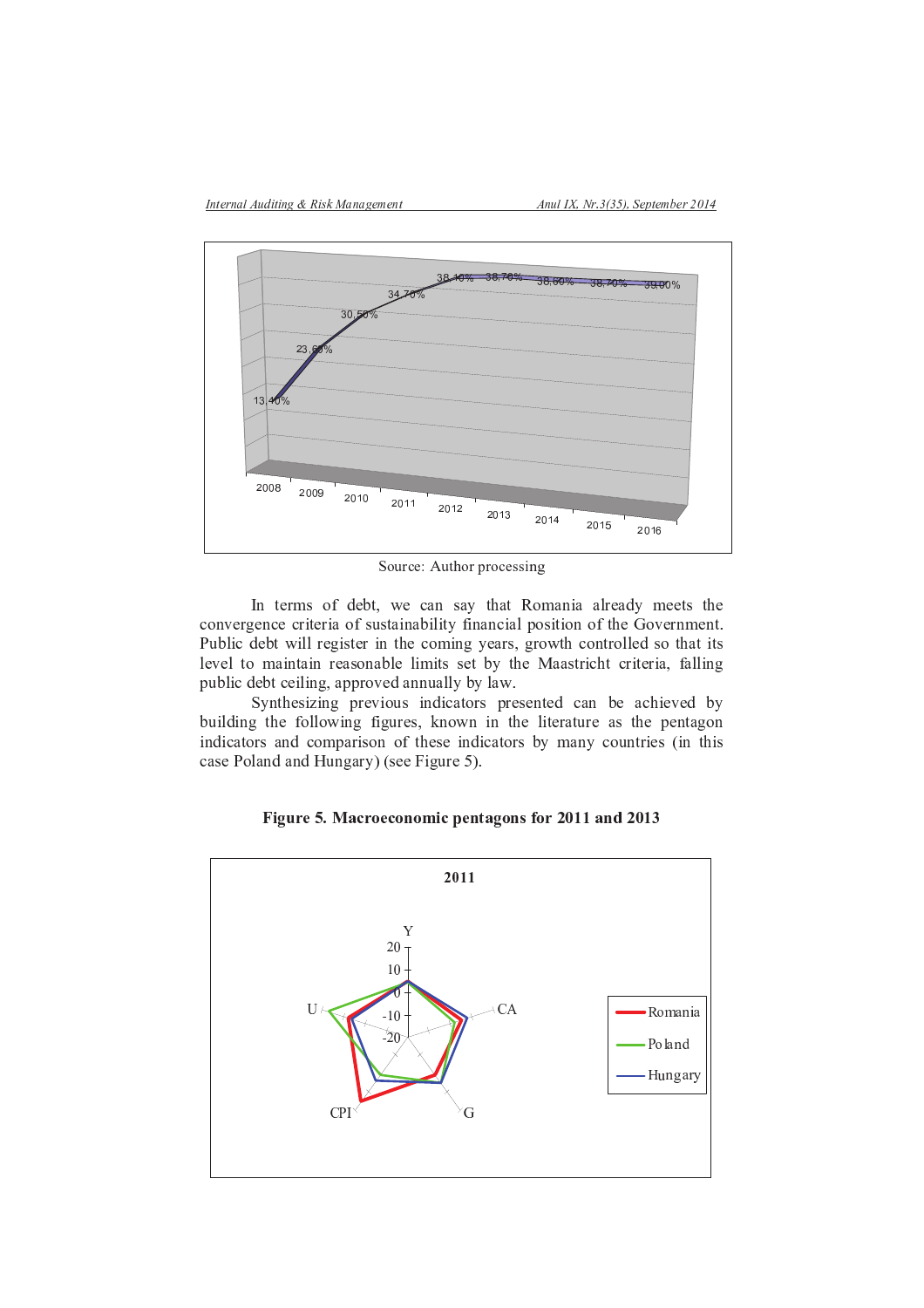

Source: Author processing Where:  $Y: Real GDP(%)$ CA: Current Account deficit / GDP (%) G: Government deficit / GDP (%) CPI: Consumer Price Index (%) annual average U: Unemployment (% at end of period)

Pentagon construction principle allows the same graphical representation of the five traditional indicators, considered as representative of the "economic health" of a state (real GDP, the current account deficit, fiscal deficit / GDP, inflation, unemployment), and represented on a scale from  $20$  to  $20$ .

In this graph I represent the size of these indicators in three countries, namely Poland, Hungary, Romania comparing position largest economy in the states and they are aligned size of the convergence criteria.

There is an improvement in the following indicators presented in 2013 for Romania, from 2011: real GDP volume (increase for Romania and Poland about 8% and stability in Hungary), the inflation rate decrease to around threshold of 6.5% for Romania, stability in the two countries; unemployment rate fluctuates around the threshold of 13% for Romania (less than in Poland and Hungary), the other two maintaining relative position; fiscal deficit relative to GDP also presents a favorable situation Romania (around the threshold of 2.5% of GDP); show an increase in the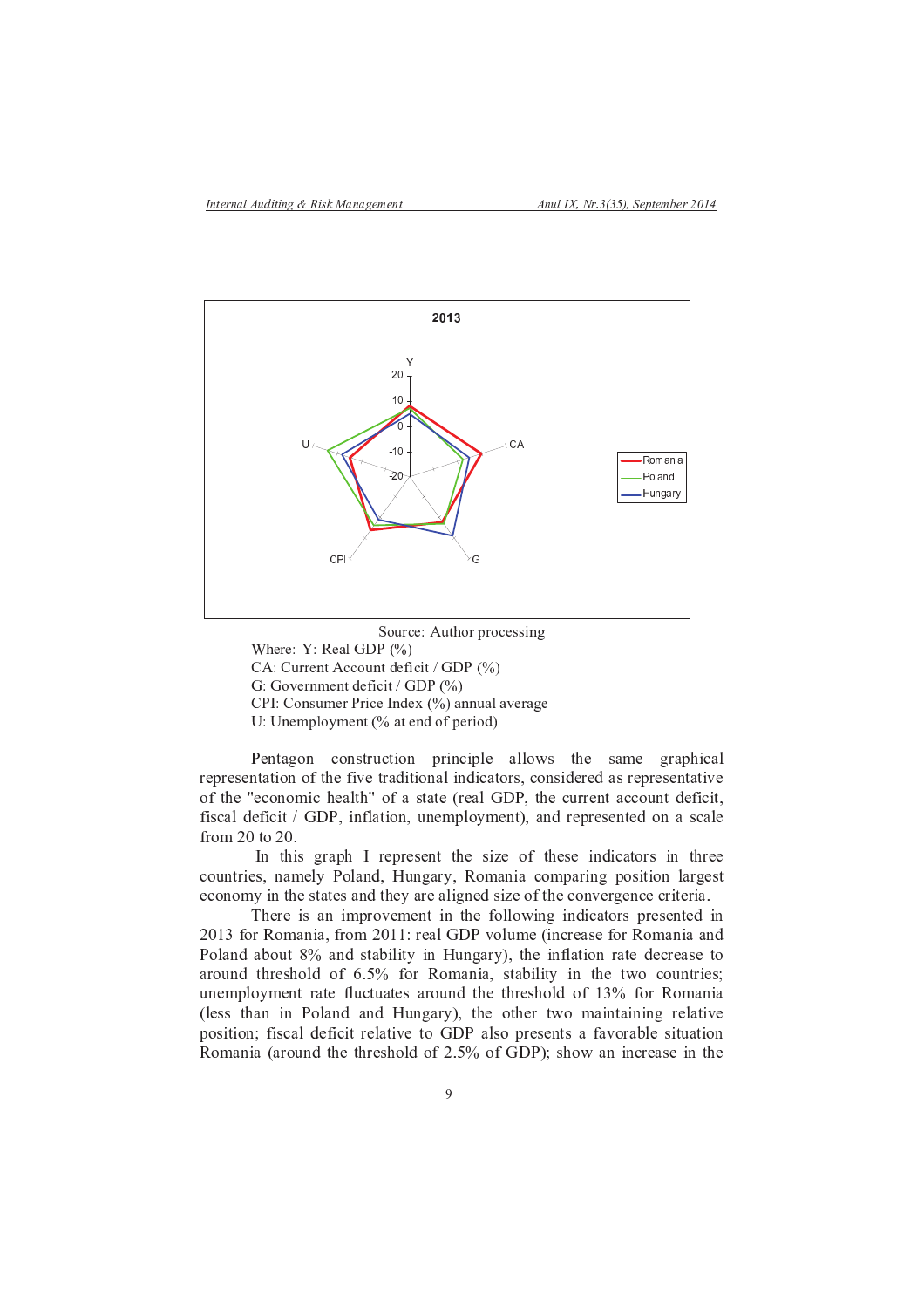current account deficit for Romania to around 10% of GDP threshold and a decrease in Hungary, Poland showing a certain stability.

## 3. Conclusions

The euro is designed to foster the achievement of the single European market on which the goods, capital and people. With Romania joining the European Union started a new dispute over the transition to the euro. However, if joining the euro zone is in itself a very important strategic objective, when the decision is actually implemented will be considered with caution to see the advantages, and limitations that this approach entailed.

As they began to take shape and the views of the other new EU member countries, the transition to the euro area should not be unnecessarily accelerated and adopting the euro should not be treated as an end in itself.

Through this prism, Romania must not precipitate joining the euro area, since our country has important catch.

Romania with the GDP/capita of 54% is not ready to join the euro area. For GDP/capita to increase to the value of 60% Romania needs five years the GDP growth to be 4% per year. The structure is still different sectors of the euro area but is closer than in previous years. The evolution of economic openness had an upward trend reaching over 85% and the degree of trade integration with the euro area is quite high.

If I make a recommendation to our country can only say that Romania's entry into the euro area should be made in the period 2018-2020.

Following the experiences of countries that have already adopted the euro it can be concluded that once announced the probable date for euro adoption, the whole society should be mobilized to support this option, and microeconomic and macroeconomic policy decisions must be subordinate<sup>1</sup>.

### **Bibliography**

- 1. Buiter, W., Grafe, C., (2002). "Anchor, Float or Abandon Ship: Exchange Rate Regimes for Accession Countries", London
- 2. Dinu, M., Socol C., Socol, A. (2006). Fundamentarea si coordonarea politicilor economice in Uniunea Europeana, Bucuresti, Editura Economica
- 3. Isarescu, M., (2013). Drumul spre euro, lucrare disponibila pe site-ul Bancii Nationale a Romaniei, www.bnro.ro
- 4. Isarescu, M., (2007) "Romania Drumul catre euro", Bucuresti, pag. 20
- 5. Kopits, G., (1999). "Implications of EMU for Exchange Rate Policy in Central and Eastern Europe", Washington DC

<sup>&</sup>lt;sup>1</sup> Isarescu, M., (2007) "Romania - Drumul catre euro", Bucuresti, pag. 20